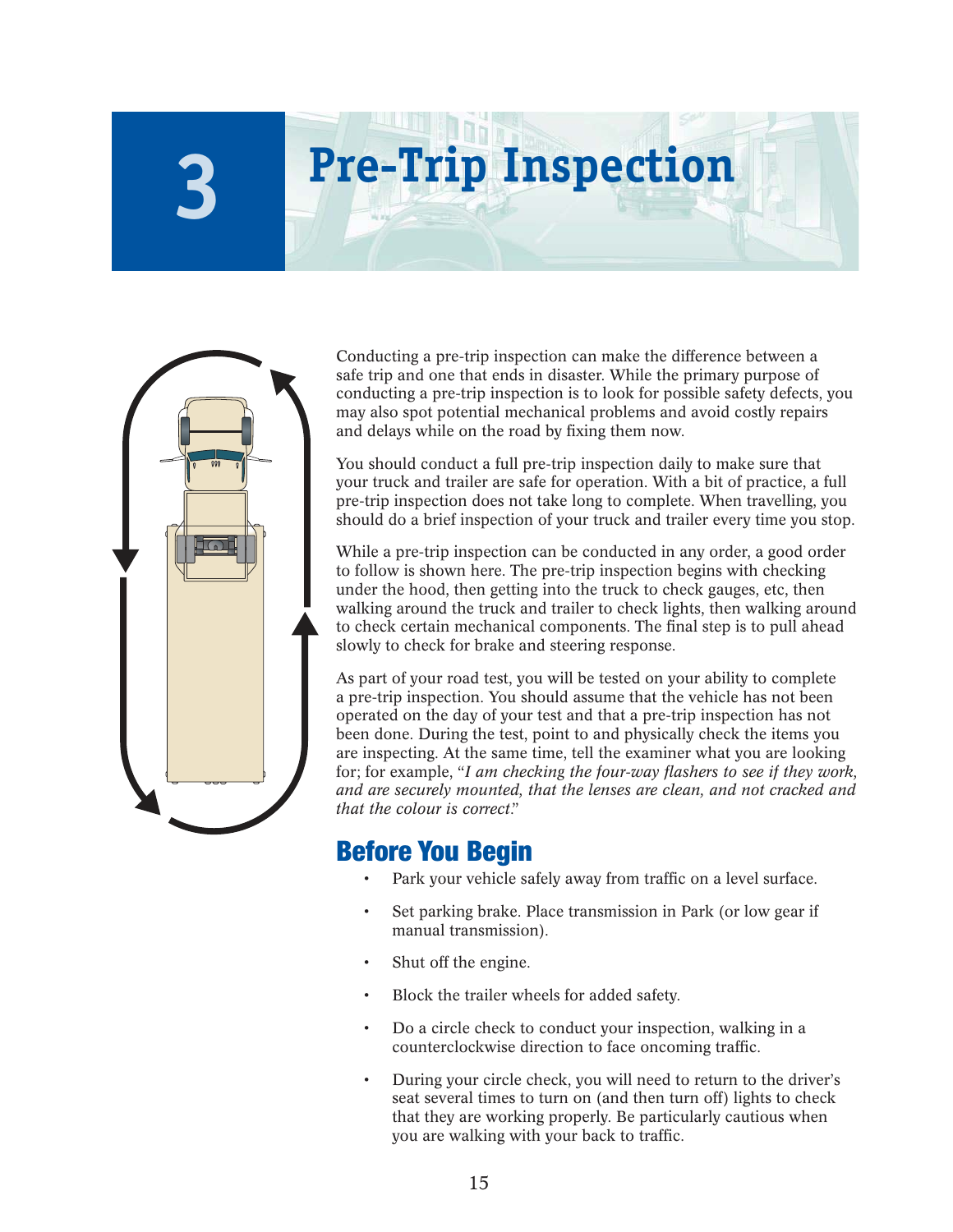# What to Look For

#### 1. Front of truck and under hood

*As you approach, look under the vehicle for leaks. Check the following:*

| $\Box$ Licence plate | • check for licence plate                                                                                                                                            |
|----------------------|----------------------------------------------------------------------------------------------------------------------------------------------------------------------|
| Fluids               | • check fluid levels and condition (e.g., colour, smell) including: engine<br>oil • engine coolant • power steering fluid • brake fluid • windshield<br>washer fluid |
| <b>Belts</b>         | • ensure any drive belts have good tension and no cracks, frayed cord or<br>missing teeth                                                                            |
| <b>Hoses</b>         | • ensure they are secure with no kinks, leaks, cuts, abrasions or cracks                                                                                             |
| $\Box$ Battery       | $\bullet$ check for visible corrosion or leaks $\bullet$ terminal connections are secure<br>• battery is securely mounted • battery fluid level (if accessible)      |
| Engine compartment   | • check for fuel, oil or coolant leaks                                                                                                                               |

*Close and secure hood.*

#### 2. In passenger compartment

| $\Box$ Seats, seatbelts   | • check driver's seat is adjusted for you • seatbelt is in working order<br>• check that all seatbelts are in good condition and work well • seats and<br>passenger compartment is clean |
|---------------------------|------------------------------------------------------------------------------------------------------------------------------------------------------------------------------------------|
| $\Box$ Mirrors            | • ensure they are adjusted for you and are clean and free of cracks                                                                                                                      |
| $\Box$ Windows/windshield | • ensure they are clean and free of cracks • check that they open and close                                                                                                              |
| $\Box$ Documentation      | • ensure that vehicle licence, registration and insurance for both the truck<br>and trailer are up-to-date                                                                               |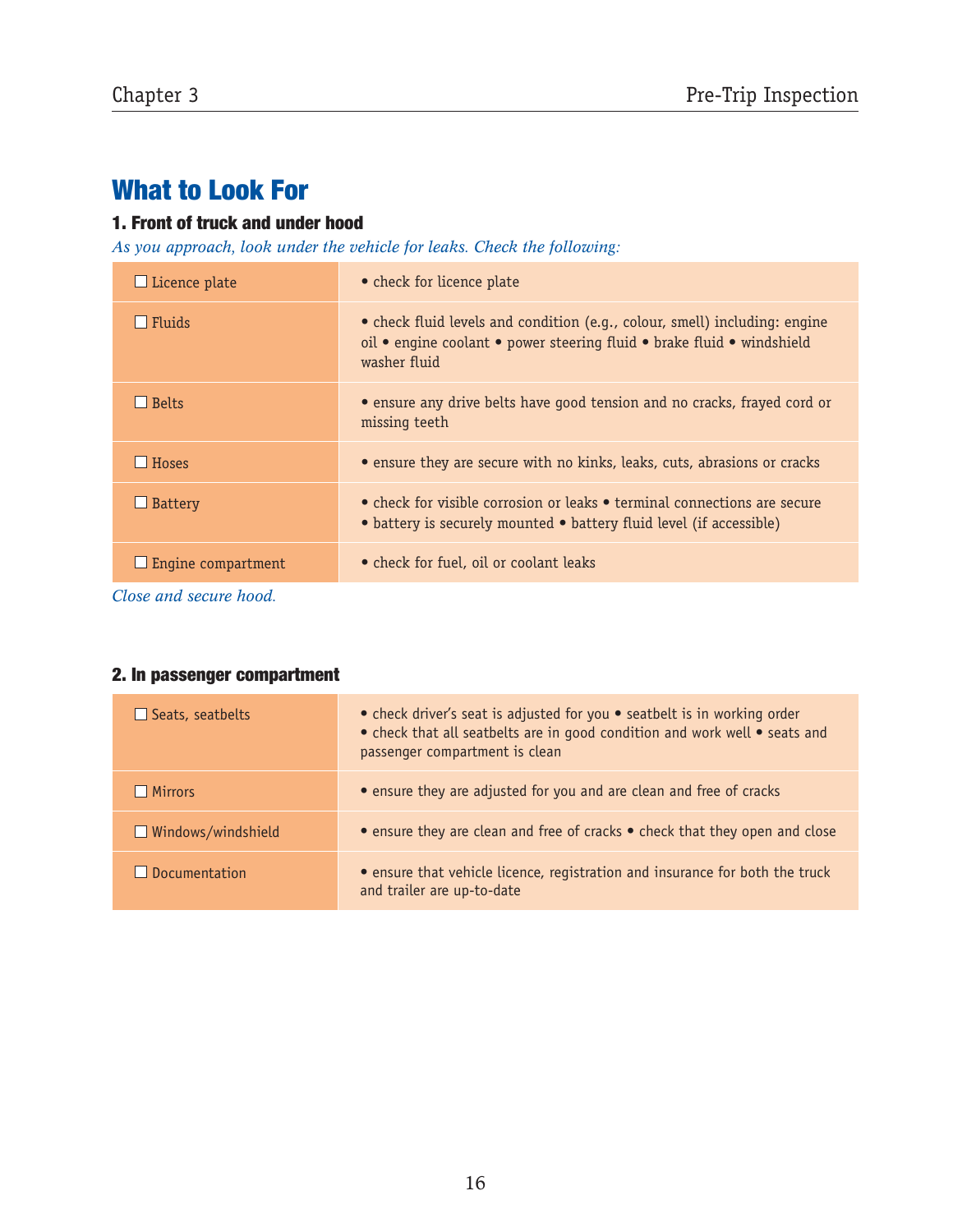#### *Start engine, check the following:*

| $\Box$ Instrument panel          | Ensure that all gauges and warning lights are working properly, and that they<br>respond properly as the engine warms up:                          |
|----------------------------------|----------------------------------------------------------------------------------------------------------------------------------------------------|
|                                  | • charge rate indicator or gauge - ensure voltmeter or ammeter works<br>properly - charge is good                                                  |
|                                  | • oil pressure indicator or gauge - ensure that it indicates normal pressure<br>soon after engine starts                                           |
|                                  | • coolant temperature indicator or gauge - check that indicator rises to<br>normal operating temperature - light should go off after engine starts |
|                                  | • fuel gauge - indicate sufficient fuel                                                                                                            |
|                                  | • instrument lights - ensure they work                                                                                                             |
| $\Box$ Windshield wipers/washers | • ensure wipers and washers work                                                                                                                   |
| $\Box$ Heater/defroster          | • ensure heater and defroster controls work including fan, in heater and<br>defroster positions                                                    |
| $\Box$ Interior lights           | • ensure they work                                                                                                                                 |
| $\Box$ Four-way flashers         | • check that both indicators on dashboard work (the exterior lights will be<br>checked later as part of checking the turn signals)                 |
| $\Box$ Horn                      | • ensure it works                                                                                                                                  |
| $\Box$ Engine noises             | • listen for unusual sounds                                                                                                                        |

#### 3. Circle check for lights

*Turn on left turn signal, low beam headlights and clearance lights.*

• Conduct circle check by walking counterclockwise to face traffic. Be particularly cautious when you are walking with your back to traffic.

 $\square$  Lights  $\square$  As you inspect the vehicle, check all lights:

• ensure they work • lenses are clean and not cracked

1. Check that left turn signals, low beam headlights, tail lights, licence plate lights and clearance lights are working.

#### *Turn off left turn signal. Turn on high beam headlights and right turn signal.*

- 2. Check that right turn signal and high beam headlights are working.
- 3. Check that brake lights are working.

*Return to cab. Turn off lights. Turn off engine.*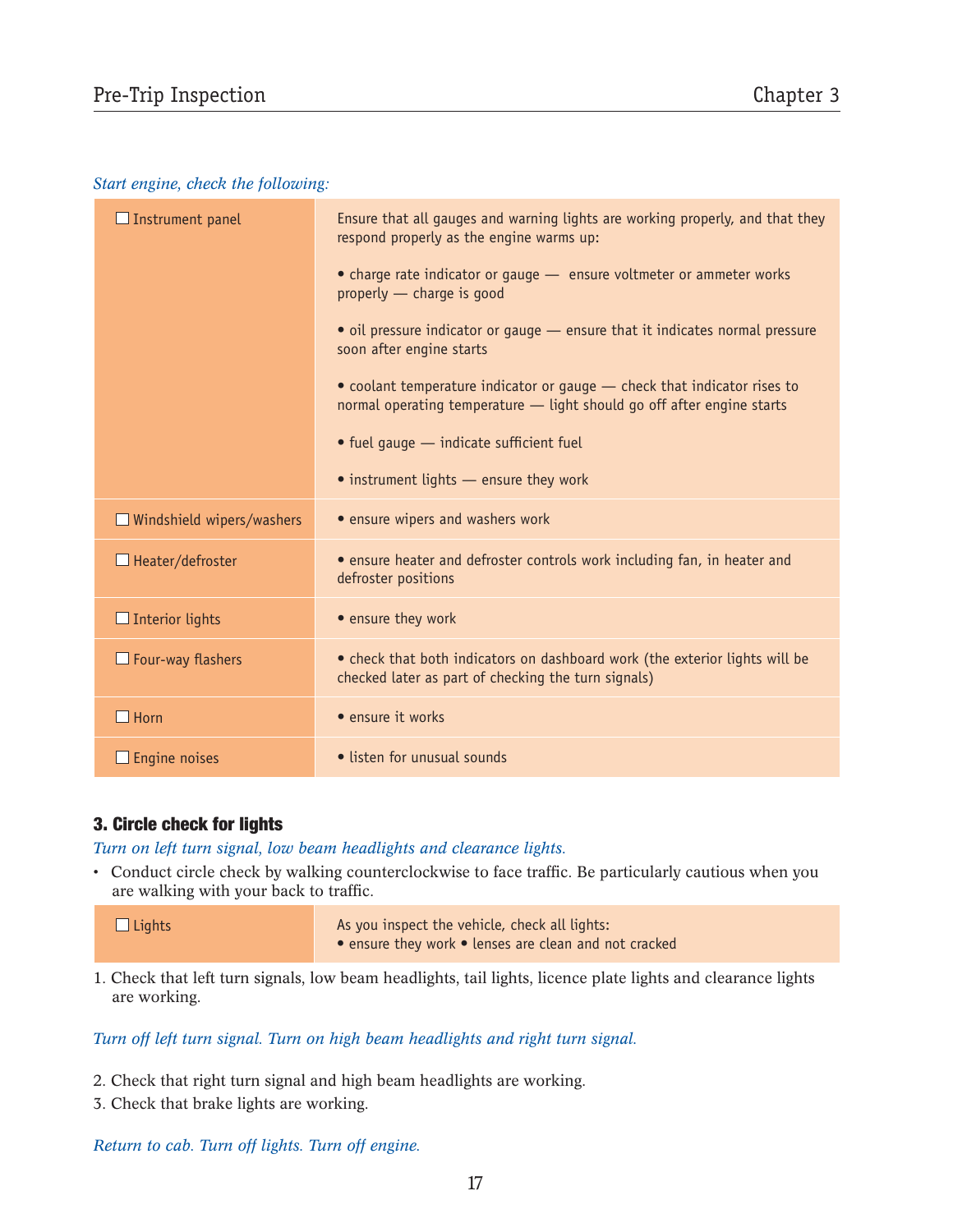## 4. Mechanical circle check

*Leave cab and begin circle check.* Left side of truck

| $\Box$ Mirrors                                                        | • ensure they are securely attached                                                                                                                                                                                                                                                                                                                                                                                                                                                                                                       |
|-----------------------------------------------------------------------|-------------------------------------------------------------------------------------------------------------------------------------------------------------------------------------------------------------------------------------------------------------------------------------------------------------------------------------------------------------------------------------------------------------------------------------------------------------------------------------------------------------------------------------------|
| $\Box$ Exhaust system (if accessible)                                 | • ensure it is in good condition • no leaks • mufflers and pipes securely<br>fastened                                                                                                                                                                                                                                                                                                                                                                                                                                                     |
| $\Box$ Fuel cap                                                       | • ensure fuel cap is securely fastened                                                                                                                                                                                                                                                                                                                                                                                                                                                                                                    |
| $\Box$ Storage compartments                                           | • ensure compartments are securely fastened • doors open and close properly<br>• contents are secure                                                                                                                                                                                                                                                                                                                                                                                                                                      |
| $\Box$ Body                                                           | • check for body damage                                                                                                                                                                                                                                                                                                                                                                                                                                                                                                                   |
| $\Box$ Fifth wheel connection                                         | • plate is flush to the trailer apron (no daylight is visible between fifth<br>wheel and apron) • fifth wheel is securely fastened to truck • fifth wheel<br>location allows sufficient space for trailer to turn without striking truck<br>• locking jaws are closed around trailer kingpin                                                                                                                                                                                                                                              |
| $\Box$ Other type of trailer<br>connection                            | • ensure pintle hitch or ball hitch is not worn • locking mechanism is closed<br>and secure • chains or cables (if equipped) have no stress cracks or weld<br>breaks and are securely attached to truck and trailer                                                                                                                                                                                                                                                                                                                       |
| $\Box$ Suspension, axles, drive<br>train and frame (if<br>accessible) | As you inspect the vehicle, check the suspension, axles, drive train and<br>frame:<br>• ensure there are no cracked, missing or broken springs or torsion bars<br>• no loose, missing or broken U-bolts • if air suspension, no cracked, worn<br>or inoperative airbags • mounts are secure • check for axle leaks • check for<br>bent or broken axles                                                                                                                                                                                    |
| $\Box$ Tires/wheels                                                   | As you inspect the vehicle, check all tires, wheels and mud flaps:<br>• check tires for inflation, signs of bulges, sidewall separation, cuts to cord,<br>exposed or frayed belts • adequate tread depth • tire wear is even • duals<br>are not touching and nothing is stuck between them . check wheels for<br>cracks, missing pieces, bends or rust streaks (may indicate loose wheel nuts)<br>• ensure wheel lugs and nuts are secure, not missing, broken or loose<br>• check that mud flaps are secure • mud flaps do not rub tires |
| $\Box$ Licence plate                                                  | • check for rear licence plate and decal                                                                                                                                                                                                                                                                                                                                                                                                                                                                                                  |
| $\Box$ Tailgate, pickup bed                                           | • tailgate securely latched • cargo in pickup bed secure                                                                                                                                                                                                                                                                                                                                                                                                                                                                                  |
| $\Box$ Trailer line, emergency<br>breakaway switch                    | • ensure trailer line, connection and breakaway switch are securely attached<br>• check for kinks, cuts, abrasions or cracks                                                                                                                                                                                                                                                                                                                                                                                                              |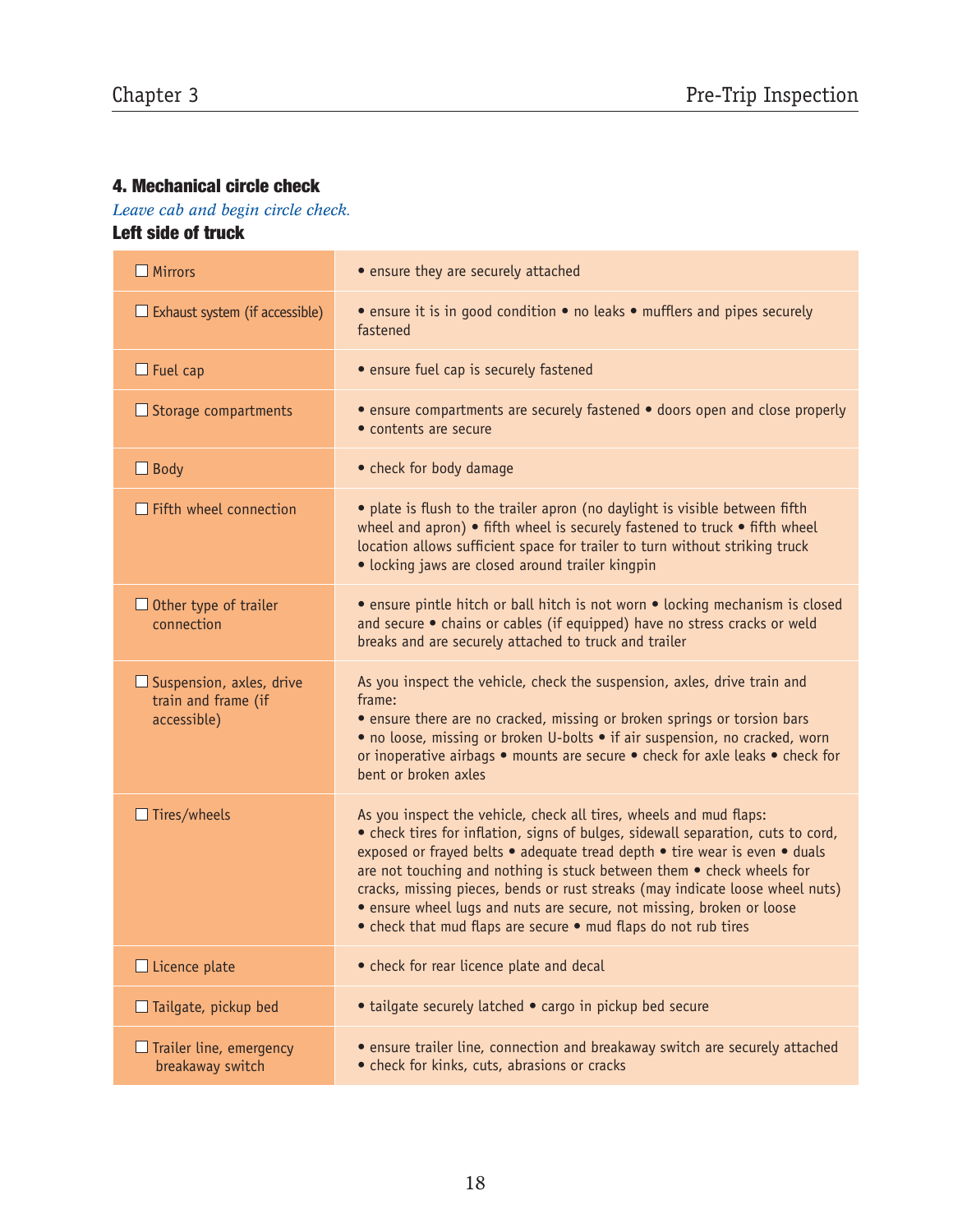# Left side of trailer

| $\Box$ Suspension and frame (if<br>accessible) | • check trailer suspension and frame                                                                     |
|------------------------------------------------|----------------------------------------------------------------------------------------------------------|
| $\Box$ Tires/wheels/mud flaps                  | • check trailer wheels                                                                                   |
| $\Box$ Trailer body                            | • check for body damage • front and rear stabilizers are raised • handles<br>and locking pins are secure |

## Rear of trailer

| $\Box$ Exterior storage | • ensure that items attached or stored on the outside of the trailer<br>(e.g., bicycles, chairs) are secure and do not obscure lighting or licence<br>plate • check that propane tanks are turned off |
|-------------------------|-------------------------------------------------------------------------------------------------------------------------------------------------------------------------------------------------------|
| $\Box$ Licence plate    | • check for licence plate and valid decal                                                                                                                                                             |

## Inside of trailer

| $\Box$ Security | • check that there are no loose objects that could be a safety hazard when<br>the trailer is in motion $\bullet$ if RV is equipped with slide-outs, check that they<br>are closed and locked $\bullet$ check that propane appliances and pilot lights are<br>turned off |
|-----------------|-------------------------------------------------------------------------------------------------------------------------------------------------------------------------------------------------------------------------------------------------------------------------|
|                 |                                                                                                                                                                                                                                                                         |

# Right side of trailer

| $\Box$ Suspension, axles and<br>frame (if accessible) | • check trailer suspension, axles and frame                                                              |
|-------------------------------------------------------|----------------------------------------------------------------------------------------------------------|
| $\Box$ Trailer side door(s), steps,<br>water tanks    | • ensure door is secure • steps are properly stored • tanks are shut off                                 |
| $\Box$ Tires/wheels/mud flaps                         | • check trailer wheels                                                                                   |
| Trailer body<br>U                                     | • check for body damage • front and rear stabilizers are raised • handles<br>and locking pins are secure |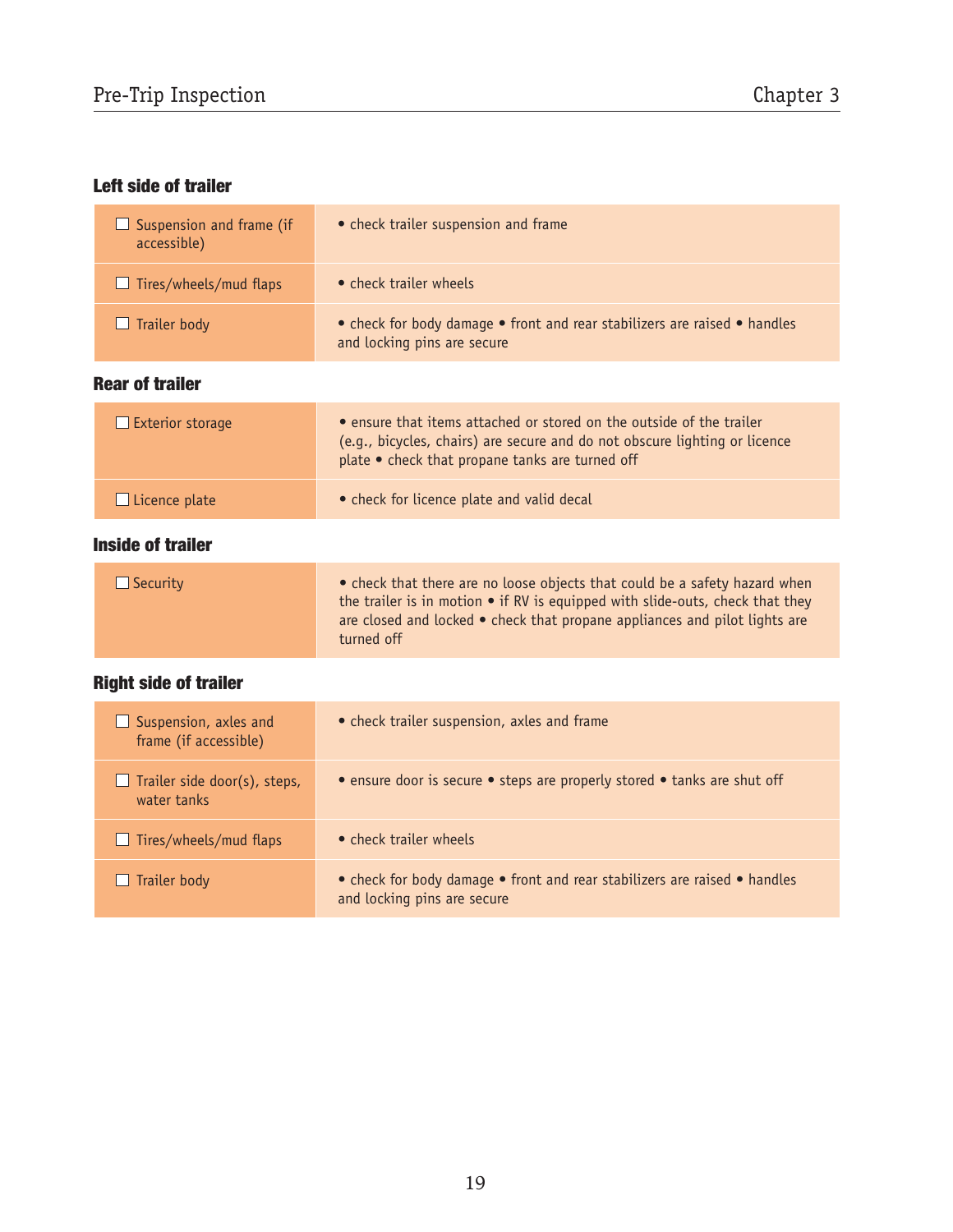# Right side of truck

| $\Box$ Mirrors                                        | • ensure they are securely attached                                                                                                                                                                                                                          |
|-------------------------------------------------------|--------------------------------------------------------------------------------------------------------------------------------------------------------------------------------------------------------------------------------------------------------------|
| $\Box$ Exhaust system (if accessible)                 | • ensure it is in good condition • no leaks • mufflers and pipes securely<br>fastened                                                                                                                                                                        |
| $\Box$ Fuel cap                                       | • ensure fuel cap is securely fastened                                                                                                                                                                                                                       |
| $\Box$ Storage compartments                           | • ensure compartments are securely fastened • doors open and close<br>properly . contents are secure                                                                                                                                                         |
| $\Box$ Body                                           | • check for body damage                                                                                                                                                                                                                                      |
| $\Box$ Fifth wheel connection                         | • plate is flush to the trailer apron (no daylight is visible between fifth<br>wheel and apron) • ensure slider is locked and secure with sufficient space<br>for trailer to turn without striking truck • locking jaws are closed around<br>trailer kingpin |
| $\Box$ Other type of trailer<br>connection            | • ensure pintle hitch or ball hitch is not worn • locking mechanism is<br>closed and secure · chains or cables (if equipped) have no stress cracks or<br>weld breaks and are securely attached to truck and trailer                                          |
| $\Box$ Suspension, axles and frame<br>(if accessible) | • check truck rear suspension, axles and frame                                                                                                                                                                                                               |
| $\Box$ Tires/wheels/mud flaps                         | • check truck wheels                                                                                                                                                                                                                                         |
| $\Box$ Tailgate, pickup bed                           | • tailgate securely latched • cargo in pickup bed secure                                                                                                                                                                                                     |

*Set parking brakes. Remove blocks by wheels.*